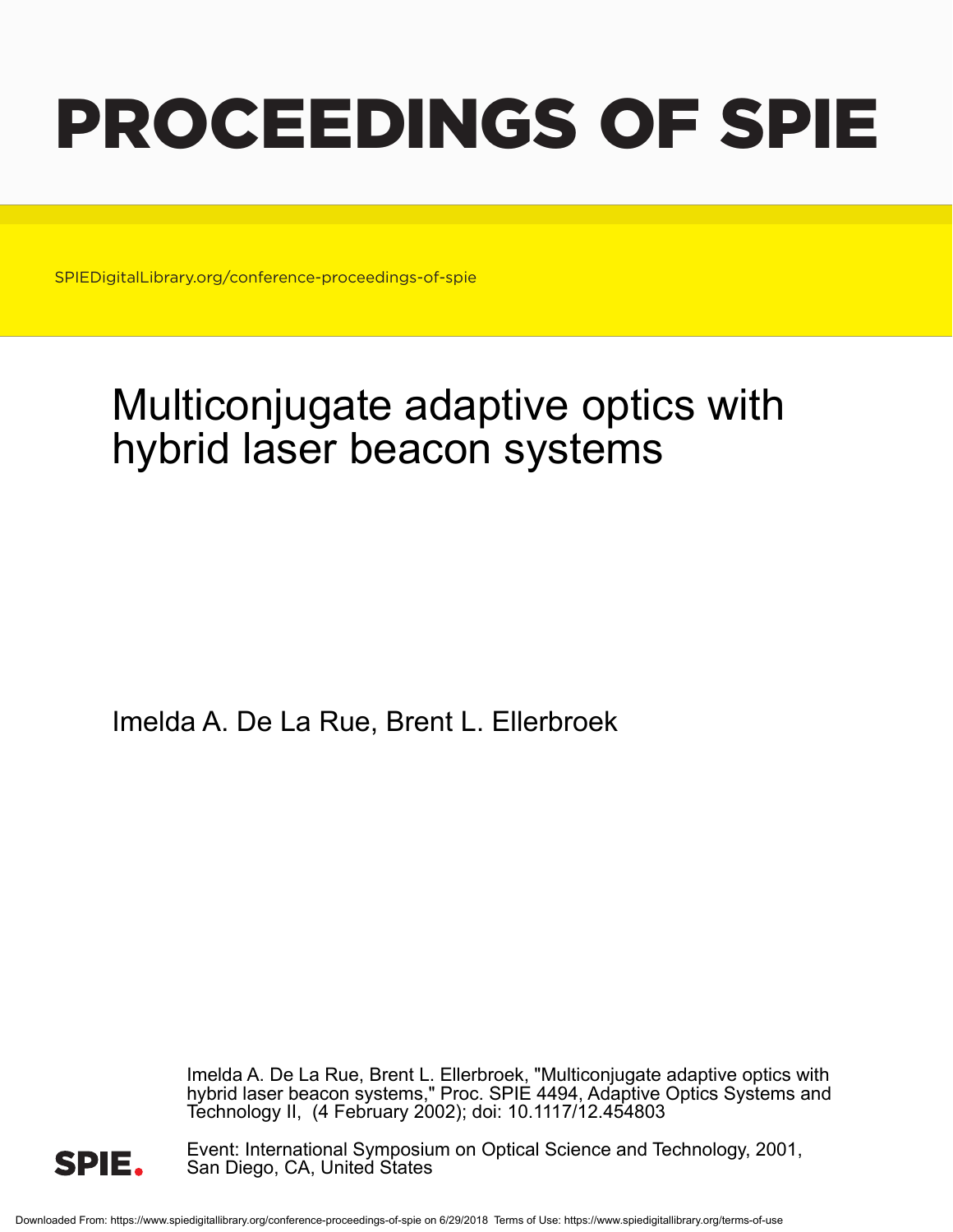### Multi-conjugate adaptive optics with hybrid laser beacon systems

I. A. De La Rue and B. L. Ellerbroek

Starfire Optical Range, Directed Energy Directorate/DES Air Force Research Laboratory, 3550 Aberdeen Ave. SE, Kirtland AFB, NM, USA

> Gemini Observatory 670 A'ohoku Place, Hilo, HI, USA

#### ABSTRACT

Results for a multi-conjugate adaptive optical (MCAO) system with multiple laser beacons at multiple altitudes are presented in this paper. The use of multi-conjugate deformable mirrors (DM's) increases the corrected field of view of an adaptive optical telescope system. This improves the imaging capability for extended astronomical ob jects such as planets, galaxies, and nebulae. Multiple laser beacons, as opposed to multiple natural guide stars, are needed to achieve a useful degree of sky coverage. The use of laser beacons at multiple altitudes in a hybrid laser beacon conguration has been shown in previous papers to reduce both focus and tilt anisoplanatism. In this study we combine all three of these aspects. The hybrid beacon scenarios used in this study consists of multiple high altitude sodium beacons at 90 km and/or multiple low altitude Rayleigh beacons at 10 to 20 km. We present results for an 8-m class telescope for 2 and 3 different DM conjugate altitudes. For each of these MCAO configurations the following parameters are varied: number of Rayleigh beacons, number of Rayleigh beacon wavefront sensor (WFS) subapertures, Rayleigh beacon altitudes for the Rayleigh/sodium conguration, number of natural beacons for tip/tilt correction, and number of natural beacon WFS subapertures. When the WFS subaperture for the natural beacon is greater than 1 x 1 it contributes to the higher order correction in addition to being used for tip/tilt correction. Results are compared in terms of Strehl Ratio for the J, H, and K band.

Keywords: multi-conjugate adaptive optics, adaptive optics, multiple laser guide stars, laser guide stars, anisoplanatism

#### 1. INTRODUCTION

MCAO has been suggested by several researchers<sup>1-4</sup> as a way of increasing the corrected FOV of a laser beacon adaptive optical (AO) system. MCAO means multiple DM's conjugate to multiple altitudes in the atmosphere. The DM's are typically conjugate to layers in the atmosphere where turbulence is predominant. As with a conventional AO system, the laser beacons are necessary in order to achieve a useful degree of sky coverage at high Strehl ratios. Natural beacons are still needed to measure tip/tilt due to the position uncertainty of laser beacons. Sky coverage is a function of such parameters as the observing scenario, the natural beacon density profile, atmospheric conditions and AO system parameters. It can be defined as the probability of achieving a Strehl ratio (SR) at least equal to some threshold based on the number of natural beacons that are sufficiently bright and close enough to the science neid. "Based on the previous results," the hybrid laser beacon AO configuration using the Rayleigh/sodium combination is the preferred method to start with since it has already been shown to reduce both focus and tilt anisoplanatism. Section 2 outlines the parameters of this study. Section 3 describes the natural beacon baseline, the best case, which is what the configurations in this study strive to emulate. Section 4 describes two different types of hybrid configurations, sodium/natural and Rayleigh/sodium, illustrates the results, and discusses the differences and the analysis of the runs. Section 5 discusses the runs, results and analysis for the Rayleigh/Rayleigh hybrid conguration. Section 6 summarizes this paper.

I.A.D.: Email: imelda.delarue@kirtland.af.mil; Telephone: 505-846-5030

B.L.E.: Email: bellerbroek@gemini.edu; Telephone: 808-974-2575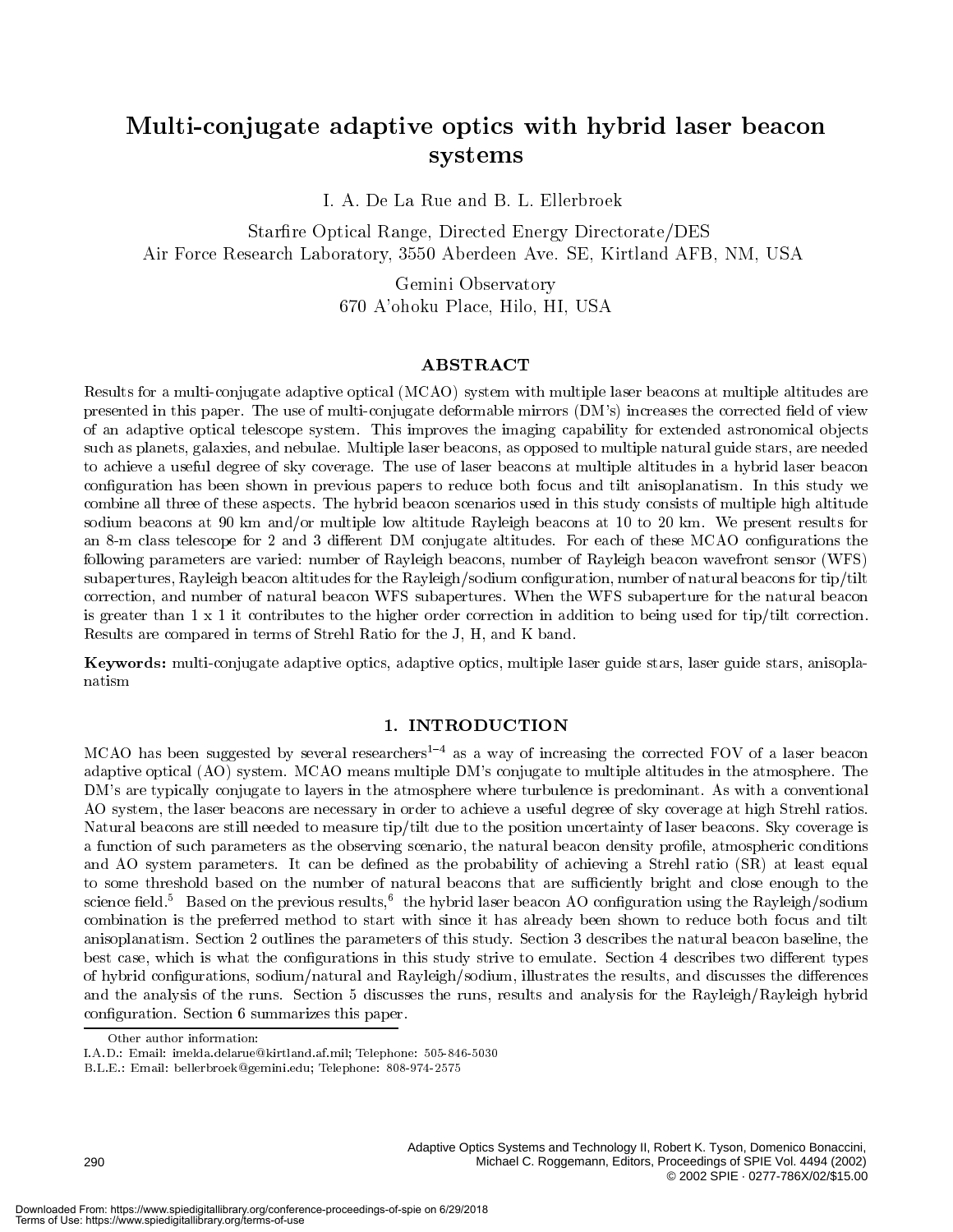#### 2. PARAMETERS AND STUDY OUTLINE

This study is based on the 8 m class Gemini telescopes being built on Mauna Kea in Hawaii and on Cerro Pachon in Chili to observe astronomical objects in the infrared. The wavelengths used to estimate the AO performance are J (1.24  $\mu$ rad), H (1.65  $\mu$ rad), and K (2.2  $\mu$ rad) bands. The laser beacon AO system under development for Gemini-South is fully compatible with MCAO. Gemini-North is built and had seen first light at the time of the study. The Altair natural beacon AO system will implement a single DM conjugate to 6.5 km in 2002. This paper uses the Gemini-North telescope model but adds additional DM's at peak locations of turbulence as seen in the  $C_n^2$ profile shown in figure 1. The DM conjugate altitudes were chosen to be at 0, 4.5 and 9 km. The average seeing model was used for all cases with an  $r_o$  of 23.5 cm at a wavelength of 0.5  $\mu$ m,  $\theta_0$  of 11.125  $\mu$ rad, and  $f_g$  of 9.953 Hz. The effective aperture was  $7.9 \text{ m}$  with a linear central obscuration ratio of  $0.152$ .



**Figure 1.** Representative Mauna Kea  $C_n$  promes.

The AO simulation code LACE was used to perform this study. LACE, named after a satellite, is based on an integrated analytical model for the principal first-order error sources in an AO system, namely fitting error, anisoplanatism, WFS measurements noise, and servo lag. See reference 7 for a description of this model.<sup>7</sup>

For this study additional DM's at 4.5 and 9.0 km were defined. The FOV for this configuration was set to 148.148  $\mu$ rad with 12 x 12 subapertures at 0 km. The number of subapertures at 4.5 and 9 km were 14 x 14 and 16 x 16 respectively. However, due to less turbulence at the higher altitudes, the DM conjugate to 9 km can have twice the inter-actuator spacing resulting in 8 x 8 subapertures since a higher degree of correction at this altitude is not needed. This makes the number of actuators required at the DM's conjugate to 0, 4.5, and 9 km to be 13 x 13. 15 x 15, and 9 x 9 respectively. A small set of runs using 16 x 16 subapertures at 0 km, with the same DM conjugate altitudes of 0, 4.5, and 9.0 km and a corresponding FOV of 166.667  $\mu$  rad were also run to illustrate the reduction in fitting error. These results will be addressed in section 4.2.

With an increase in FOV being investigated, the evaluation directions to encompass this FOV are included for proper evaluation. Performance over the FOV is a measure of how well the configurations correct for angular anisoplanatism. Nine evaluation directions were used on a square, the center, four edges and four corners of the field. A weighting was applied to each direction. The center had the highest weighting of 0.5, the edges were weighted with 0.1 each, and the corners were weighted with  $0.025$  each. For the 12 x 12 cases, the top right corner of the square field of view is at the location  $(148.148 \mu rad, 148.148 \mu rad)$ . The rest follow the regular progression around the square field, with  $(0,0)$  at the center. The location of the beacons depends on how many were used, but were typically located at the center and corners of the square field. The FOV was defined from the center to an edge.

This study starts out with the case of five natural beacons and 2 or 3 DM's, resulting in the best case for these MCAO configurations. Since obtaining five natural beacons with the appropriate magnitude in the direction of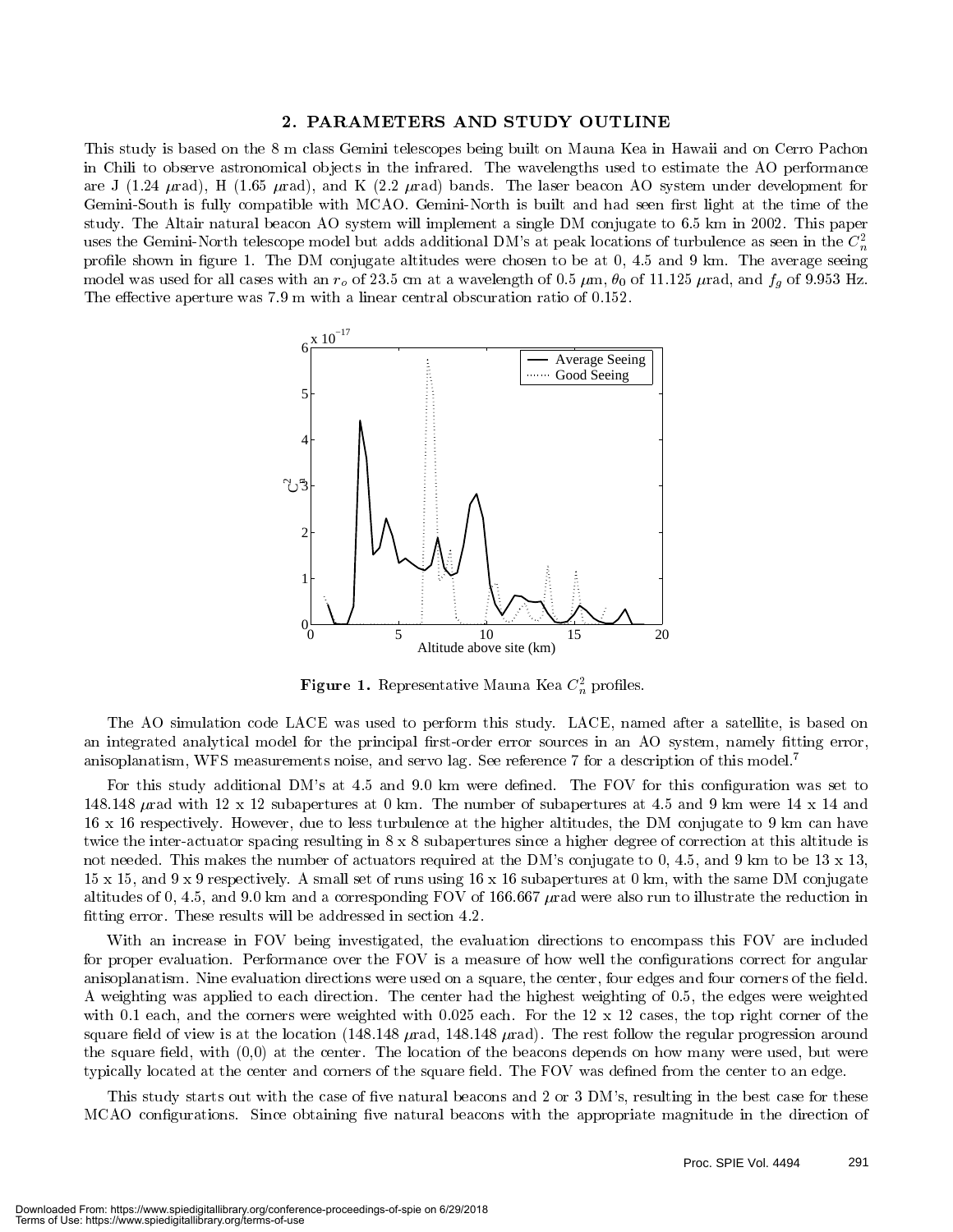interest will be next to impossible, the multiple laser beacon hybrid congurations are introduced to study which type of configuration will come closest to that achieved with 5 natural beacons. A form of the hybrid method using five sodium beacons with  $12 \times 12$  subapertures and a combination of 1 to 5 natural beacons with varying subapertures of  $1 \times 1$ ,  $2 \times 2$ ,  $4 \times 4$ , and  $6 \times 6$  was studied first. Natural beacon subapertures greater than one implies the beacons were of varying and reduced magnitudes compared to the sodium beacon and used for some higher order correction. Then 1 to 5 Rayleigh beacons were added to the 5 sodium beacons. Now the configuration consists of MCAO with multiple laser beacons at multiple altitudes, including a single natural beacon for tip/tilt correction. The Rayleigh beacons were of reduced power compared to the Sodium beacon and had varying subapertures of 2 x 2, 4 x 4 and  $6 \times 6$ . The altitude of the Rayleigh beacons was varied from 10 km, 15 km, and 20 km. A two DM configuration with DM's conjugate to 0 and 9 km, and 0 and 6.5 km was also studied. It was felt that a two DM configuration was worth looking at due to the reduced complexity. Both of these DM conjugate altitude configurations were studied due to the appropriate matching peaks in the  $C_n^2$  profile and the fact that the Gemini-North telescope will implement a DM conjugate to 6.5 km. The study continues with only the use of Rayleigh beacons at multiple altitudes, again looking at the use of 2 and 3 DM's. 1 to 5 Rayleigh beacons with varying number of subapertures, 2 x 2, 4 x 4,  $6 \times 6$ , and  $12 \times 12$ , at altitudes of 10, 12, 15, and 18 km were studied for the lower altitude. For the higher altitude Rayleigh beacons at 20 km, 5 to 9 beacons were used at a constant 12 x 12 subapertures. The results for all of these congurations, natural beacon, sodium/natural, Rayleigh/sodium, Rayleigh/natural and Rayleigh/Rayleigh are reported in the form of SR's, for the center, edges, and corners of the square field. The SR's for the edges and corners gave an indication of how well the angular anisoplanatism or the field of view is being corrected.

#### 3. NATURAL BEACON BASELINE

A baseline is needed by which to compare the multi-conjugate/multiple laser beacon congurations. This baseline consists of five natural beacons and 2 or 3 DM's. This is in effect the best case for each number of DM's that can be achieved using natural beacons. The sky coverage of suitable natural beacons with the appropriate magnitude in the direction of interest is most likely next to impossible. Therefore, it is necessary to study suitable substitutes that can get close to the five natural beacon results. The baseline is, therefore, five natural beacons, each with suitable magnitude to use 12 x 12 subapertures on the DM and WFS. To begin with, a varying number of subapertures were studied, from  $1 \times 1$ ,  $2 \times 2$ ,  $4 \times 4$ ,  $6 \times 6$ , and  $12 \times 12$ . The smaller number of subapertures would model dimmer stars. The best case, however, would be the 12 x 12 subapertures.

Table 1 illustrates the SR results for the 12 x 12 subaperture case for the three different wavelengths of interest and for the center, edges and corners of the square field. This table includes the natural beacon SR's for a single DM conjugate to 0 km, two DM's conjugate to 0 km and 6.5 km, and three DM's conjugate to 0, 4.5, and 9 km. Notice the SR's in the edge and corner columns. The SR's dramatically increase with the number of DM's. This illustrates the reduction in angular anisoplanatism by the use of multiple DM's resulting in a larger corrected FOV. The value at the center of the field for the 1 DM case is lower than expected. This is due to the weighting in the evaluation directions. The full field for the 1 DM was presented even though this is not practical, just to show how the field of view cannot be corrected without MCAO. All three cases have identical on-axis SR's when only on-axis performance is weighted by the reconstruction algorithm. The values that are of use in this table are the data for the 2 and 3 DM's, and it is these results that will be attempted to be emulated using artificial laser beacons.

| DM             |        | SR at 1.25 $\mu$ m |        |        | SR at 1.65 $\mu$ m |        | SR at 2.25 $\mu$ m |       |        |  |
|----------------|--------|--------------------|--------|--------|--------------------|--------|--------------------|-------|--------|--|
|                | Center | Edge               | Corner | Center | Edge               | Corner | Center             | Edge  | Corner |  |
|                | 0.486  | 0.038              | 0.021  | 0.651  | 0.112              | 0.056  | 0.775              | 0.261 | 0.147  |  |
| $\overline{2}$ | 0.651  | 0.354              | 0.244  | 0.782  | 0.55               | 0.44   | 0.87               | 0.713 | 0.627  |  |
| 3              | 0.735  | 0.526              | 0.508  | 0.839  | 0.691              | 0.677  | 0.906              | 0.812 | 0.803  |  |

Table 1. Five natural beacons with 1, 2, and 3 DM's, illustrates the reduction in angular anisoplanatism across the full field with increased number of DM's. The multiple DM cases provide a baseline for the hybrid cases. For each case the conjugate altitudes are: 1 DM conjugate to 0 km, 2 DM conjugate to 0 and 6.5 km, and 3 DM conjugate to 0, 4.5, and 9 km.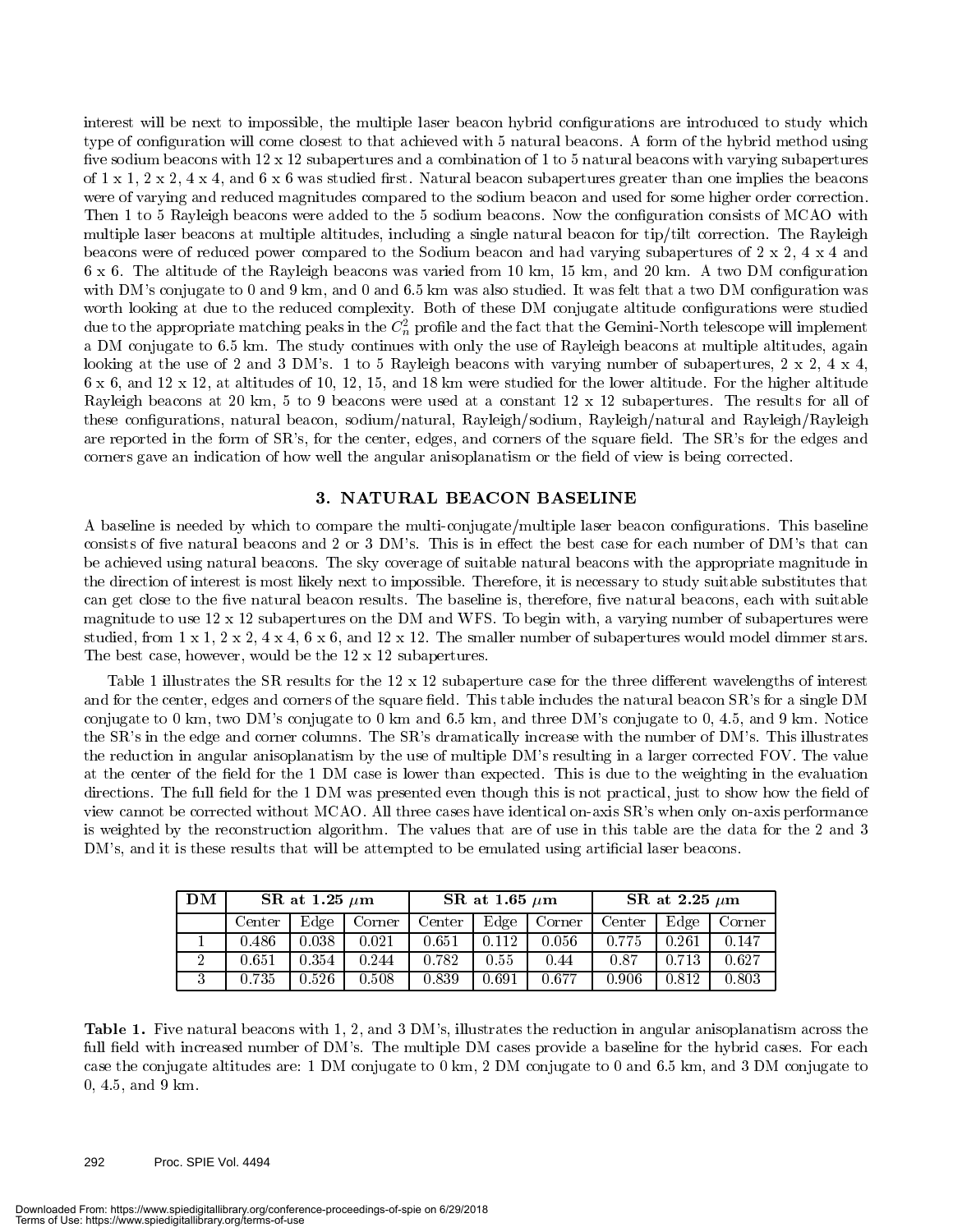#### 4. RAYLEIGH/SODIUM HYBRID BEACON CONFIGURATIONS

Now that a baseline has been established using the multiple natural beacons, the next step is to look at configurations using artificial beacons to determine if there is a suitable configuration that can achieve performance close to that of the baseline. As mentioned previously, the hybrid beacon type of congurations are most likely to give the desired results. Two of these configurations will be studied. First, the combination of multiple sodium beacons and one or more natural beacons. The natural beacons are used for both tip/tilt correction and some higher order correction depending on how many subapertures are used. If more than a single subaperture is used to collect the light from a natural beacon, then some higher order correction is accomplished. The second conguration is a combination of multiple sodium beacons, one or more Rayleigh beacons, and a single natural beacon for tip/tilt correction. The first configuration is studied to see what level of improvement can be gained with natural beacons. The use of multiple natural beacons of higher order magnitude would be difficult to achieve based on the sky coverage. The second configuration would be easier to achieve because of increased sky coverage for dimmer stars suitable for tip/tilt. Both configurations were investigated using 2 and 3 DM's.

#### 4.1. Two and Three DM Runs and Results

This section studies both hybrid configurations using 2 and 3 DM's. For the 2 DM cases two different configurations with the DM's conjugate to 0 and 9 km, and 0 and 6.5 km were originally studied. The second case is the one chosen to report because the Gemini-North telescope is planning to implement a DM conjugate to 6.5 km in the year 2002. The 2 DM case is worth studying because of its reduced complexity compared to the 3 DM case. For the sodium/natural hybrid case, five sodium beacons were used with  $12 \times 12$  subapertures along with 1 to 5 natural beacons. All of the natural beacons had a single subaperture  $(1 \times 1)$  and were used for tip/tilt correction only. Figure 2 illustrates these results for both the 2 and 3 DM cases. The SR for the center, edge and corner of the field are shown. The SR improves with the increased number of beacons as expected. 10 % at the center, 30 % at the edges, and 37 % at the corners for beacons from 1 to 5 for the 2 DM case and 14 %, 33 %, and 42 % at the center, edge, and corner of the field respectively for the 3 DM case. The improvements from 1 to 2 beacons is more signicant than from 2 to 5. These plots illustrate the increase in performance with the number of natural beacons. Results were obtained for all 3 wavelengths, 1.25  $\mu$ m, 1.65  $\mu$ m, and 2.25  $\mu$ m, but the mid wavelength of 1.65  $\mu$ m was chosen to report.

Figures 3 (a) and (b) show SR results for the 2 DM Rayleigh/sodium hybrid conguration which includes 5 sodium beacons with  $12 \times 12$  subapertures, one to five Rayleigh beacons with varying subapertures, and one natural beacon with 1 x 1 subaperture. Figure 3 (a) illustrates the change in SR with the change in the number of Rayleigh beacon subapertures for three different altitudes; 10, 15, and 20 km for 5 Rayleigh beacons. The change between the number of subapertures  $2 \times 2$ ,  $4 \times 4$ , and  $6 \times 6$  is very small,  $0.3$  -  $0.8$  % at the center,  $3\%$  at the edges and  $0.5$  - 1 % at the corners. The 6 x 6 subaperture case gives the best performance, however 4 x 4 subapertures is a reasonable choice to work with and is used as a basis for following runs. The difference in performance for  $6 \times 6$  subapertures, based on the altitude of the Rayleigh beacons is also small. About 1 % at the center, 5 % at the edges and 7 % at the corners. The altitude performance for the  $2 \times 2$  and  $4 \times 4$  subaperture cases are similar. The higher altitude of 20 km produces the best overall performance. The altitude has more of an impact on the edge and corner results then on the center of the field. The zero case, also shown on this plot, needs to be mentioned because it represents only sodium beacons, and no Rayleigh beacons. This illustrates the improvement gained by the use of multiple beacons at multiple altitudes. There is a substantial improvement from the zero case to just  $2 \times 2$  subapertures,  $10\%$  at the center,  $25 - 28$  % at the edges, and  $31 - 35$  % at the corners. For each set of plots the center of the field is shown in the top set of traces, the edge of the field in the middle set of traces and the corner of the field in the bottom set of traces.

Figure 3 (b) illustrates the change in SR vs the number of Rayleigh beacons at 10, 15, and 20 km. Each Rayleigh beacon had 4 x 4 subapertures. Similar behavior in the results is seen here also. The change is very small with the increase in number of beacons from 1 to 5. It is  $0.1 - 0.6$  % at the center, and 3 % at the edges and corners. The difference in performance for 5 beacons based on altitude is 0.8 % at the center, 5 % at the edges, and 7 % at the corners. The results for 1 to 4 Rayleigh beacons are similar. When comparing the zero case to just 1 Rayleigh beacon, significant improvement is seen. 10  $\%$  at the center, 24 - 28  $\%$  at the edges and 30 - 35  $\%$  at the corners. Not much of a difference in SR's are observed for the 15 and 20 km cases for a low number (1 to 2) of Rayleigh beacons for all areas of the field. More of a difference is observed for 3 to 5 beacons, especially at the edges and corners, indicating a reduction in angular anisoplanatism and better correction over the field with increased number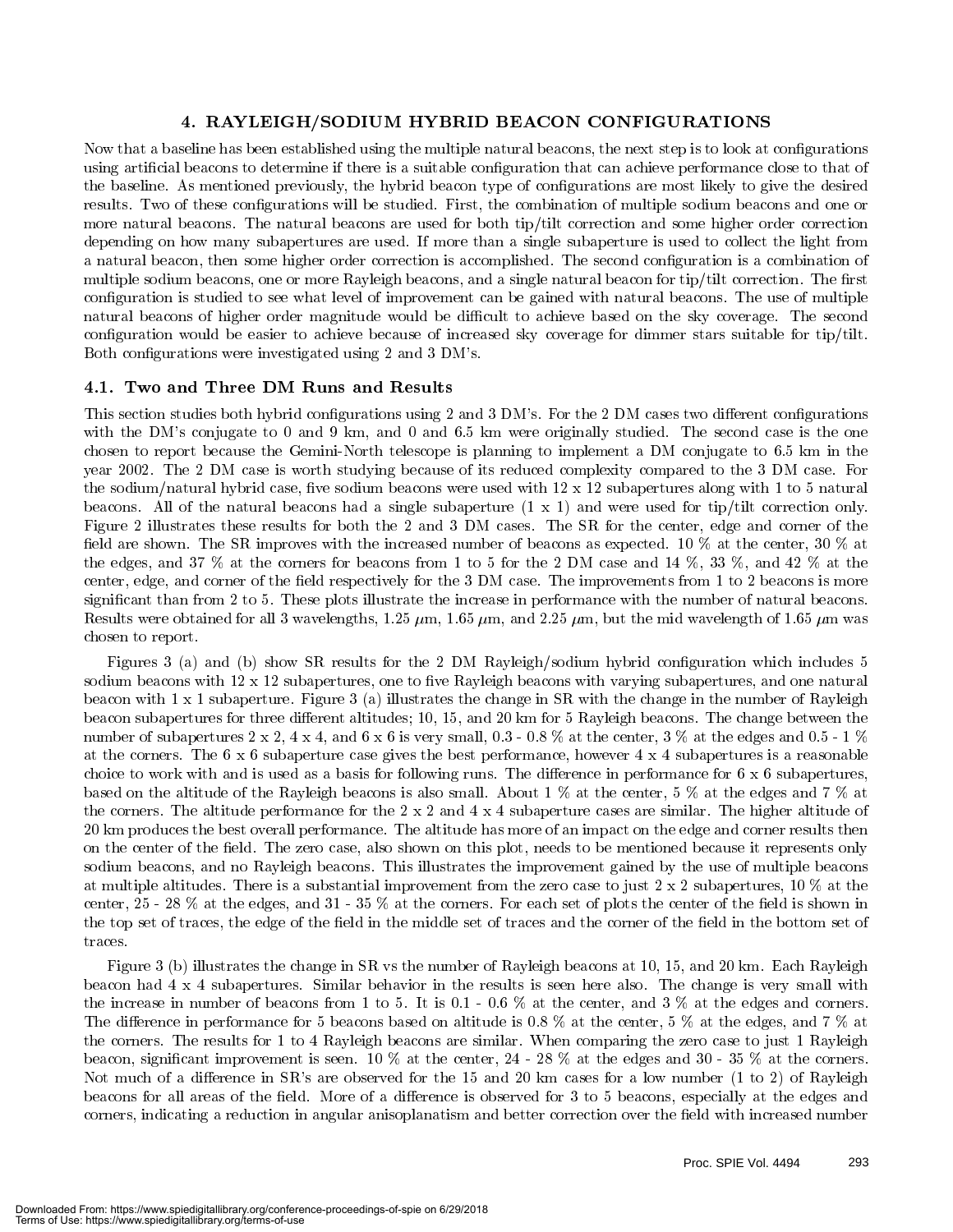

 $\bf r$  igure  $\bf z$ . Strein Ratio vs the number of natural beacons for the  $\bf z$  and  $\bf v$  DM sourum/natural hybrid configuration at the center, edge and corner of the field. The FOV is 148.148  $\mu$ rad and the number of subapertures for the 5 sodium beacons and natural beacons are 12 x 12 and 1 x 1 respectively. Results at 1.65  $\mu$ m are shown.

of beacons. This conclusion is difficult to discern from viewing the plots. The actual numbers were used for this conclusion. Based on the results from these two plots, an altitude of 20 km for the Rayleigh beacon is chosen for use in the final analysis.

Figure 4(a) and (b) illustrate the SR results from the 3 DM Rayleigh/sodium hybrid configuration. First notice that the SR's are better for the center, edge, and corner of the field than they were for the 2 DM case. Also notice that the improvement with altitude is more evident for the edges and corners of the field,  $9\%$  and  $14\%$  respectively. The improvement at the center of the field with altitude is small on the order of  $1\%$ . Figure 4 (a) displays SR vs the number of Rayleigh beacon subapertures. The improvement from  $2 \times 2$  to  $6 \times 6$  subapertures is small as seen with the 2 DM case.  $0.8$  - 1 % at the center,  $3 - 5$  % at the edges, and 3 % at the corners. The 6 x 6 subaperture case is the best but not signicantly. Therefore, 4 x 4 subapertures is a reasonable choice to make for future runs as seen with the 2 DM case. Choosing 4 x 4 subapertures over 6 x 6 reduces the laser power required to make the beacons. Improvement from the zero case, with no Rayleigh beacons, to 5 Rayleigh beacons with 2 x 2 subapertures is quite significant, 14  $\%$  at the center, 24 - 31  $\%$  at the edges, and 30 - 40  $\%$  at the corners.

Figure 4 (b) displays SR vs the number of Rayleigh beacons. The improvement from 1 to 5 Rayleigh beacons is small as seen with the 2 DM case results.  $0.5 - 1.5\%$  at the center,  $3 - 6\%$  at the edges, and  $2 - 7\%$  at the corners. Improvement from the zero case to a single Rayleigh beacon is again quite significant;  $13\%$  at the center,  $25$  -  $29\%$ at the edges, and 31 - 37 % at the corners. As was seen with the 2 DM cases, the higher Rayleigh beacon altitude of 20 km gives the better performance.

#### 4.2. Analysis

From the results just presented, the 3 DM cases do give better performance over the 2 DM cases in all areas of the field. Starting with the sodium/natural configuration for both 2 and 3 DM's, the results shown in figure 2 are compared. The SR improvement from 2 to 3 DM's for the sodium/natural hybrid conguration with 1 natural beacon is 2 % at the center, 14 % at the edges, and 24 % at the corners. The improvement for 5 natural beacons is 6 % at the center, 17 % at the edges, and 29 % at the corners. The improvement is more dramatic at the edges and corners of the field, but more gradual for both cases after 2 to 3 beacons. Figures 3 and 4 present results for the Rayleigh/sodium hybrid configurations and they too illustrate the higher SR's for the 3 DM cases and, therefore, better performance in all areas of the field. The improvement for the 3 DM case over the 2 DM case for 5 Rayleigh beacons with 4 x 4 subapertures is 6 % at the center, 18 % at the edges and 30 % at the corners. This means that the increase in the number of DM's as well as the altitude, has an impact on performance of the system as seen in the improved SR's. One advantage of the 3 DM cases is more uniform performance across the field, which will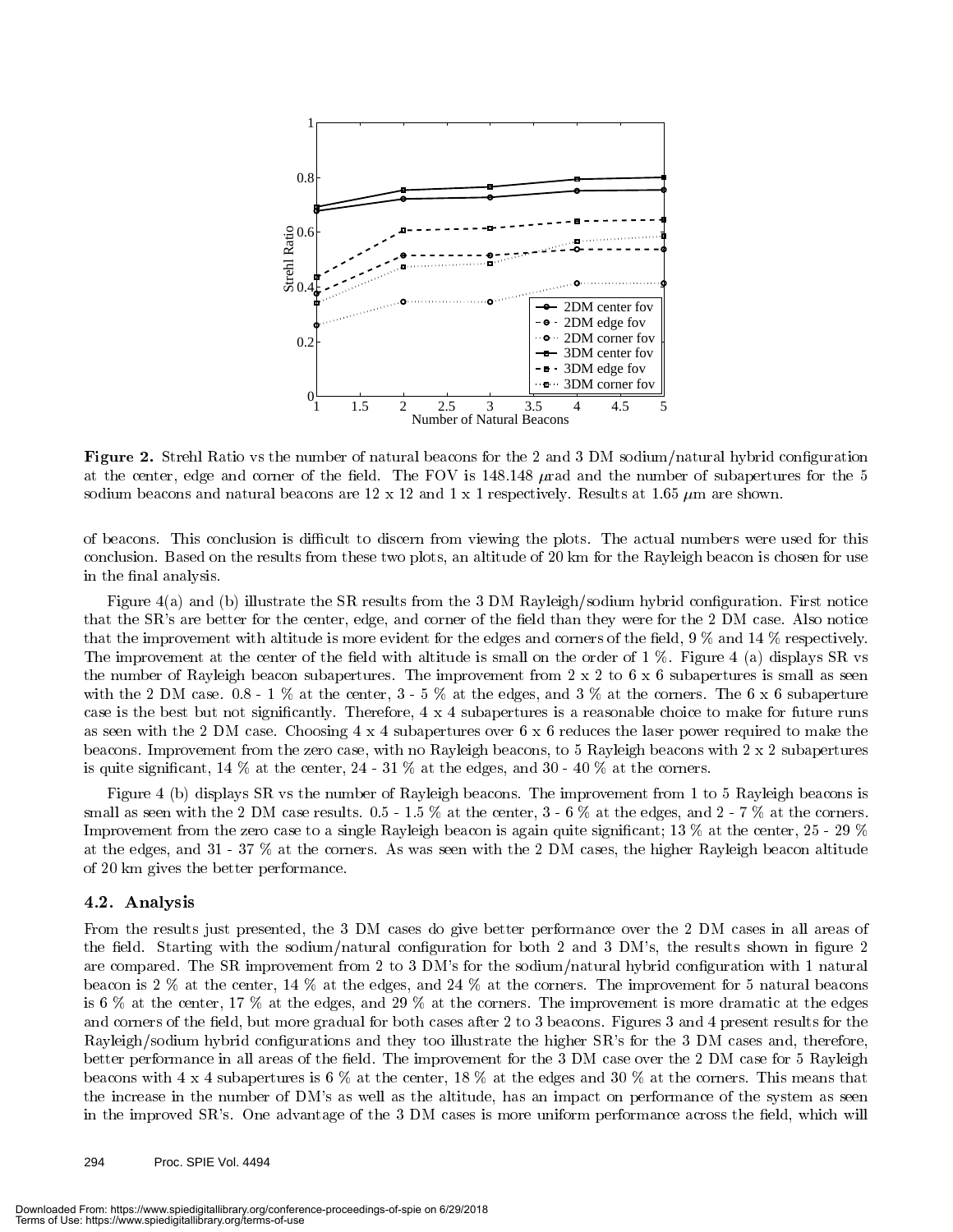

Figure 3. Strehl Ratio results for the 2 DM Rayleigh/sodium hybrid conguration for the center, edge and corner of the field for 3 different Rayleigh beacon altitudes 10, 15, and 20 km. The FOV is 148.148  $\mu$ rad, wavelength is 1.65  $\mu$ m, and the number of subapertures for the 5 sodium beacons and natural beacon are 12 x 12 and 1 x 1 respectively. (a) Strehl ratio vs. the number of Rayleigh beacon subapertures for 5 Rayleigh beacons where the numbers on the x axis mean  $1 \times 1$ ,  $2 \times 2$ , etc. (b) Strehl ratio vs. the number of Rayleigh beacons with  $4 \times 4$  subapertures for each beacon.



Figure 4. Strehl Ratio results for the 3 DM Rayleigh/sodium hybrid congurations for the center, edge and corner of the field at 3 different Rayleigh beacon altitudes 10, 15, and 20 km. The FOV is 148.148  $\mu$ rad, wavelength is 1.65  $\mu$ m, and the number of subapertures for the 5 sodium beacons and natural beacons are 12 x 12 and 1 x 1 respectively. (a) Strehl ratio vs the number of Rayleigh beacon subapertures for 5 Rayleigh beacons where the numbers on the x axis mean 1 x 1, 2 x 2, etc. (b) Strehl ratio vs the number of Rayleigh beacons for 4 x 4 subapertures.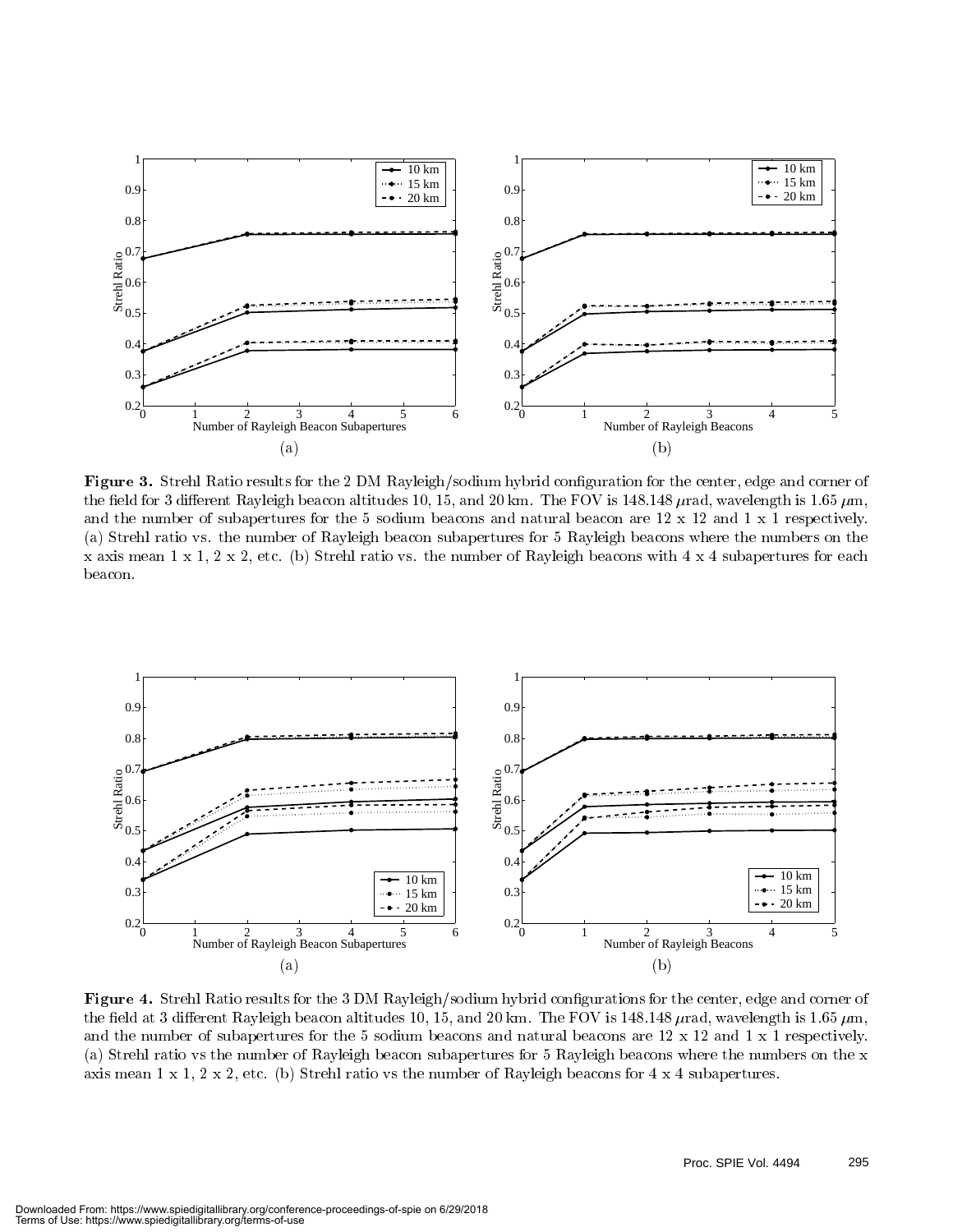make data reduction and image post processing simpler. So even with the increased complexity, there is substantial reason to go ahead and pursue the 3 DM hybrid configuration. Therefore, the 3 DM configuration is now discussed in greater depth.

Table 2 displays the data from both hybrid configurations and compares them to the best case configuration of 5 natural beacons with 12 x 12 subapertures shown on the top half of the table. The 16 x 16 data is displayed on the bottom half of the table. Data for all three wavelengths was generated but only 1.65  $\mu$ m is reported in this paper. The single natural beacon cases are displayed at the beginning of each set of data to illustrate the need for multiple beacons to achieve correction over the full field. The SR's for the center, edge and corner of the field are 0.839, 0.691 and 0.677 respectively for the best case at 1.65  $\mu$ m. A SR close to this value is desired using artificial beacons at two different altitudes for all parts in the field. For the sodium/natural hybrid beacon configuration with 5 sodium beacons and 1 natural beacon the SR in all parts of the FOV are lower indicating not as much reduction in angular anisoplanatism. By increasing the number of subapertures of the natural beacon to  $6 \times 6$ , therefore using the natural beacon for some higher order correction, the SR's at the center, edge and corner of the field increase to 0.818, 0.601 and 0.506 respectively, a very good improvement. The improvement at the edge and corner of the field, indicate better reduction in angular anisoplanatism. By increasing the natural beacons to 4, all with a single subaperture, meaning that the natural beacons are only used for tip/tilt correction, the SR's at the center, edge and corner are  $0.793$ ,  $0.64$  and  $0.566$  respectively where the SR's at the edges and corners have increased over the previous case. This indicates that the increase in the number of natural beacons plays a role in reducing the angular anisoplanatism and increasing the corrected FOV. Either of these two configurations will be difficult to achieve at all times due to sky coverage.

| Natural        |       |         | Sodium  |       | Rayleigh  |       | SR at 1.65 $\mu$ m |         |        |  |  |
|----------------|-------|---------|---------|-------|-----------|-------|--------------------|---------|--------|--|--|
| $N_n$          | $S_n$ | $N_{s}$ | $S_{s}$ | $N_r$ | $A_r(km)$ | $S_r$ | Center             | $E$ dge | Corner |  |  |
| 1              | 12    |         |         |       |           |       | 0.347              | 0.031   | 0.012  |  |  |
| 5              | 12    |         |         |       |           |       | 0.839              | 0.691   | 0.677  |  |  |
| 1              | 1     | 5       | 12      |       |           |       | 0.692              | 0.435   | 0.341  |  |  |
| 1              | 6     | 5       | 12      |       |           |       | 0.818              | 0.601   | 0.506  |  |  |
| $\overline{4}$ | 1     | 5       | 12      |       |           |       | 0.793              | 0.64    | 0.566  |  |  |
| 1              |       | 5       | 12      | 5     | 20        | 4     | 0.812              | 0.655   | 0.583  |  |  |
|                |       |         |         |       |           |       |                    |         |        |  |  |
| 1              | 16    |         |         |       |           |       | 0.442              | 0.52    | 0.018  |  |  |
| 5              | 16    |         |         |       |           |       | 0.889              | 0.705   | 0.671  |  |  |
| 1              | 1     | 5       | 16      |       |           |       | 0.723              | 0.419   | 0.315  |  |  |
| 1              | 6     | 5       | 16      |       |           |       | 0.857              | 0.628   | 0.537  |  |  |
| 4              | 1     | 5       | 16      |       |           |       | 0.834              | 0.636   | 0.566  |  |  |
| 1              |       | 5       | 16      | 5     | 20        | 4     | 0.855              | 0.69    | 0.614  |  |  |

Table 2. This table represents a summary of the data for three DM's at conjugate altitudes of 0, 4.5, and 9 km with a FOV of 148.148  $\mu$ rad. The results for the 12 x 12 subapertures are on the top half of the table and the results for the 16 x 16 subapertures are at the bottom half of the table.  $N_n$ ,  $N_s$ , and  $N_r$  represent the number of natural, sodium and Rayleigh beacons respectively. The column labeled S with the appropriate subscript is the number of subapertures used to collect the light for each type of beacon.  $A_r$  under Rayleigh is the altitude of the Rayleigh beacon in km.

Rayleigh beacons are now added, resulting in 5 sodium beacons,5 Rayleigh beacons and 1 natural beacon for tip/tilt correction. The sodium beacons have  $12 \times 12$  subapertures as before and the Rayleigh beacons have  $4 \times 4$ subapertures, based on the previous sets of data illustrating the increase in subapertures did not improve the overall SR signicantly. The altitude of the Rayleigh beacons is chosen at 20 km based on previous results. It is also the highest reasonable altitude due to the amount of particulate in the atmosphere available to scatter light. The natural beacon was only used for tip/tilt correction, and therefore, used only a single subaperture (1 x 1). The SR's at 1.65  $\mu$ m at the center, edge, and corner of the field are 0.812, 0.655 and 0.583 respectively. This is very close, about 0.7 %, to the sodium/natural beacon case with 6 x 6 subapertures and only about 3 % lower than the best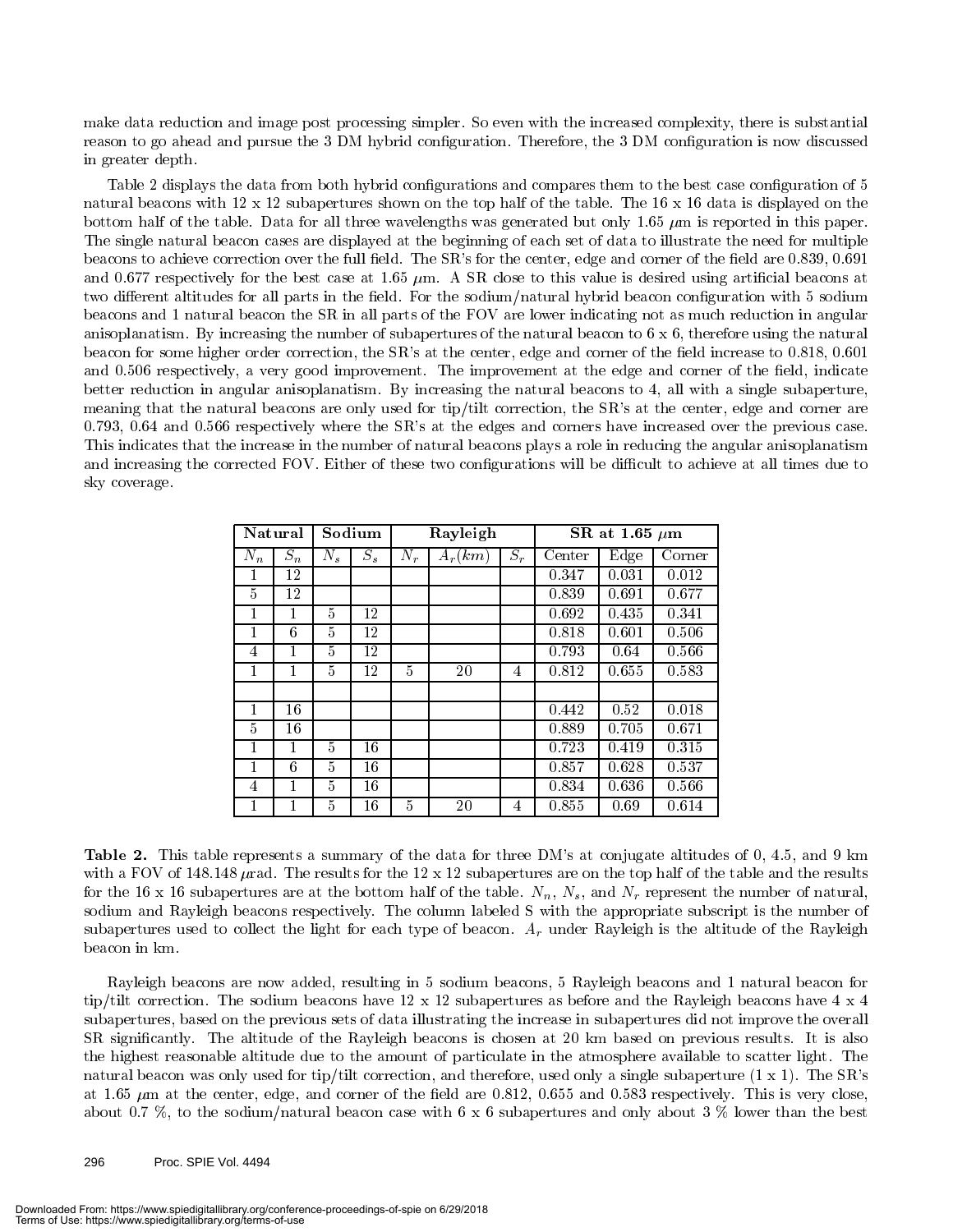case configuration of 5 natural beacons. At the edges and corners, this case is  $8\%$  and  $6\%$  better then the  $6 \times 6$ subaperture case, and 5 % and 14 % lower then the best case. This configuration does not correct as well as the best case at the edges and corners of the field, but does do better than all of the other configurations.

To look at further improvements,  $16 \times 16$  subaperture cases were run to show the improvement due to fitting error. Fitting error occurs due to the non-zero size of the subapertures. Two different types of runs were executed. First, to keep the parameters constant including the FOV of 148.148  $\mu$ rad, the number of subapertures were adjusted at each altitude, 0, 4.5 and 9 km to 16 x 16, 18 x 18 and 10 x 10 subapertures respectively. To make a better comparison to the original 12 x 12 subaperture set of data shown on the top half of table 2, it was necessary to keep as many of the parameters constant. By comparing this set of data to the bottom half of table 2, an improvement is seen on the order of about  $5\%$  due to fitting error.

It was also decided to run hybrid beacon configurations with  $16 \times 16$  subapertures, the same DM conjugate altitudes of 0, 4.5, and 9 km and a FOV of 166.667  $\mu$ rad. The number of subapertures at the two higher altitudes were increased to 19 x 19 and 11 x 11. This data is shown in table 3. There is improvement at the center of the field but not at the edges and corners of the field for the Rayleigh/sodium hybrid beacon configuration compared to the same results in table 2. This is due to the increase in the FOV. So, it can be concluded from these two sets of 16 x 16 sets of data that the increase in the number of subapertures does reduce the fitting error, but with increased FOV does not reduce the angular anisoplanatism as much as is seen in the smaller FOV. This also illustrates that larger FOV's are harder to correct as in conventional optics.

|       | Sodium<br>Natural |               |         | Rayleigh |           | SR at 1.65 $\mu$ m |        |       |        |  |
|-------|-------------------|---------------|---------|----------|-----------|--------------------|--------|-------|--------|--|
| $N_n$ | $S_n$             | $N_{s}$       | $S_{s}$ | $N_r$    | $A_r(km)$ | $S_r$              | Center | Edge  | Corner |  |
|       | 16                |               |         |          |           |                    | 0.399  | 0.04  | 0.015  |  |
| 5     | 16                |               |         |          |           |                    | 0.901  | 0.716 | 0.719  |  |
|       |                   | 5             | 16      |          |           |                    | 0.733  | 0.286 | 0.214  |  |
|       | 6                 | 5             | 16      |          |           |                    | 0.873  | 0.604 | 0.499  |  |
| 4     |                   | $\frac{5}{2}$ | 16      |          |           |                    | 0.84   | 0.623 | 0.539  |  |
|       |                   | 5             | 16      | 5        | 20        | 4                  | 0.861  | 0.639 | 0.543  |  |

Table 3. This table represents a summary of the data for three DM's at conjugate altitudes of 0, 4.5, and 9 km, with a FOV of 166.667  $\mu$ rad and have a maximum of 16 x 16 subapertures.  $N_n$ ,  $N_s$ , and  $N_r$  represent the number of natural, sodium and Rayleigh beacons respectively. The column labeled S with the appropriate subscript is the number of subapertures used to collect the light for each type of beacon.  $A_r$  under Rayleigh is the altitude of the Rayleigh beacon in km.

#### 5. RAYLEIGH/RAYLEIGH HYBRID BEACON CONFIGURATIONS

In a continuation of the study of MCAO with hybrid or multiple altitude laser beacons, MCAO with only Rayleigh beacons is studied as a means to increase the telescope field of view and improve performance over single DM and single Rayleigh beacons without the use of sodium beacons. This type of system has some interest in the astronomical community8,9 and is studied as a possibility since the technology for sodium beacons, especially for correction in the visible wavelengths, remains difficult. The parameters are identical to that in the previous sections. Both 2 DM and 3 DM cases are studied. For the 2 DM case, two congurations, with the DM's conjugate to 0 and 6.5 km and to 0 and 9 km are studied. The first configuration results are reported in this paper. Altitudes of 10 and 20 km were used with 5 Rayleigh beacons each to start with. Variations on this were also run, including differing number of beacons, different lower beacon altitudes, and single and multiple natural beacons for the tip/tilt correction. The natural beacons had single subapertures for tip/tilt corrections in addition to multiple subapertures for additional higher order correction. Performance was evaluated at the same FOV as before, 148.148  $\mu$  rad and the same wavelengths in the J, H, and K bands.

#### 5.1. Two and Three DM Runs and Results

The initial results were somewhat promising for a Rayleigh/Rayleigh hybrid conguration. The results are not as good as the Rayleigh/sodium hybrid conguration described in section 4, but encouraging none-the-less for this type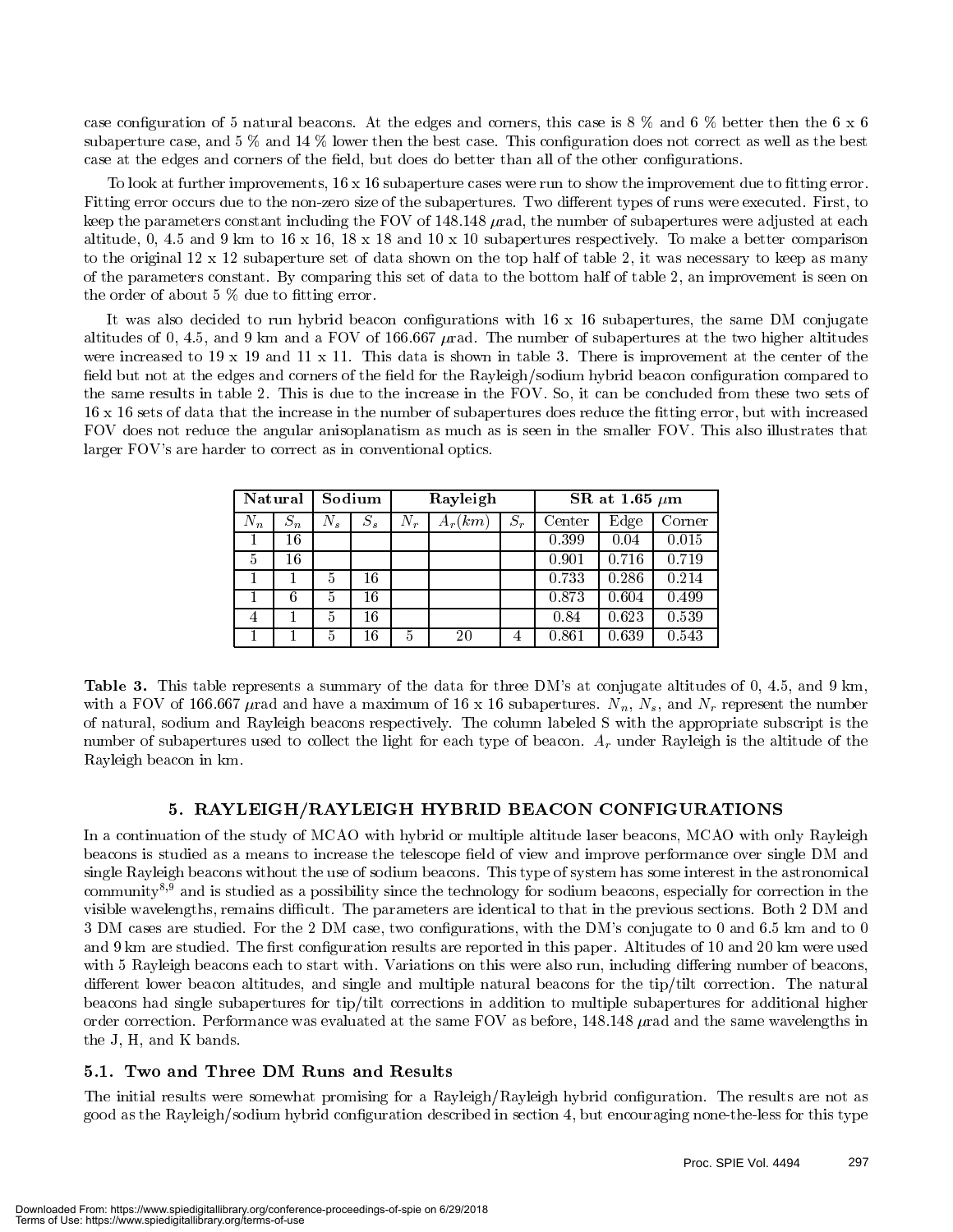

 $F_{\rm eff}$  and 3  $F_{\rm eff}$  strength for the 2 DM and 3 DM Rayleight/Rayleigh hybrid configurations for the center, edge and corner of the field. The FOV is 148.148  $\mu$ rad, wavelength is 1.65  $\mu$ m, and the number of subapertures for higher altitude Rayleigh beacons is  $12 \times 12$  for (a),  $12 \times 12$  for all Rayleigh beacons in (b), and  $1 \times 1$  for all the natural beacons. (a) Strehl ratio vs the number of lower altitude Rayleigh beacon subapertures where the numbers on the x axis mean 2 x 2, 4 x 4, etc. (b) Strehl ratio vs the number of low altitude (10 km) Rayleigh beacons.

of conguration. Initially the 2 DM with the DM's conjugate to 0 and 6.5 km produced the best results. It is believed that this is because the DM conjugate altitude at 9 km is close to the lower beacon layer of 10 km, resulting in many unobservable actuators. The nearest nearest-neighbor "slaving" routines used in LACE to control unobservable actuators are evidently not adequate for this case. To try to improve the results the number of subapertures at the high altitude DM were changed from  $8 \times 8$  to  $4 \times 4$  (actuators from  $9 \times 9$  to  $5 \times 5$ ) which changed the inter-actuator spacing from  $D/6$  (1.333 m) to  $D/3$  (2.666 m). Where D is the diameter of the telescope and equal to 8 m. This improved the performance for most of the 3 DM cases but not much for the 2 DM cases. There was virtually no improvement for the 3 DM cases which had multiple natural beacons. Negative improvement was noticed on the edges and corners for the 2 DM cases, possibly resulting in the reduced number of subapertures at the high altitude DM. The 2 DM cases with DM's conjugate at 0 and 6.5 km still showed better results when the best cases of each is compared.

Figure 5 illustrate several different comparisons to look for any combinations that stand out as possible configurations that would be useful in a real system. Figure 5 (a) shows the change in SR as a function of the number of subapertures in the lower altitude Rayleigh beacon. For these cases the number of subapertures at the higher altitude Rayleigh beacon at 20 km is held at 12 x 12 while the number of subapertures on the lower altitude Rayleigh beacon is varied from the zero case to  $1 \times 1$ ,  $2 \times 2$ ,  $4 \times 4$ ,  $6 \times 6$ , and  $12 \times 12$  subapertures. The zero case is only for the high altitude Rayleigh beacons. The altitude of the lower Rayleigh beacons are held at 10 km. From this figure it is evident that from  $2 \times 2$  to  $6 \times 6$  subapertures the increase in performance is small and is relatively flat from  $6 \times 6$ to 12 x 12 subapertures. The increase in performance from  $2 \times 2$  to  $12 \times 12$  subapertures is 8 % at the center, 7 % at the edges and corners of the field for the 2 DM and 12  $\%$  at the center and edges, and 11  $\%$  at the corners for the 3 DM case. Similar behavior is seen for both cases with better performance demonstrated for the 2 DM case. This would indicate that a small number of subapertures and, therefore, a lower power laser would be possible for the lower altitude Rayleigh beacons and still obtain reasonable performance. The zero case and the single subaperture case are virtually identical. The improvement from the zero case to 2 x 2 subapertures is 42 % for the center, 48 % for the edges, and 47 % for the corners. The improvement seen from the zero case for the 3 DM is identical at the center and edges and 51 % at the corners. The 2 DM case with DM's conjugate to 0 and 6.5 km is the top trace for each set and the 3 DM case the bottom trace. The center, edge, and corner of the field are represented in the top, middle, and bottom set of traces on each plot.

Figure 5 (b) is a plot of SR vs the number of Rayleigh beacons at the lower altitude of 10 km. For this case,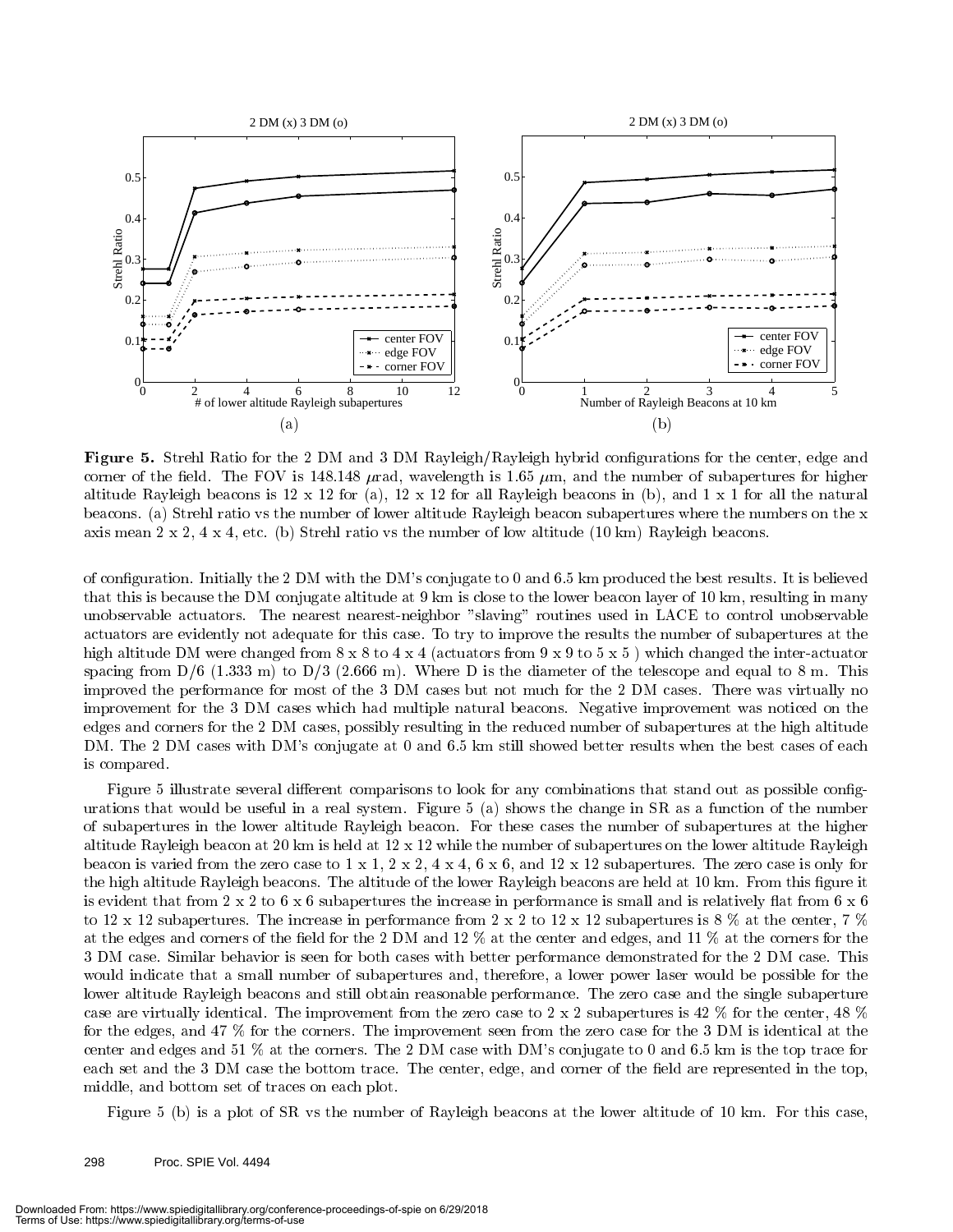all the subapertures of all the beacons are held at  $12 \times 12$ , and the number of the high altitude Rayleigh beacons are held at 5 at an altitude of 20 km. There is a sharp increase from the zero case to a single Rayleigh beacon, but after that the increase is very gradual and not very signicant. The improvement from the zero case to a single low altitude Rayleigh beacon is 43 % at the center, 48 % at the edges and corners for the 2 DM case. The improvement is similar for the 3 DM case. The improvement from 1 to 5 low altitude Rayleigh beacons is about 6 % over the whole field for the 2 DM case and 7  $\%$  for the 3 DM case. Similar behavior is shown for both the 2 DM and 3 DM configurations. Both figures 5 (a) and (b) show an improvement over 5 Rayleigh beacons at a single altitude, in all parts of the field, but the improvement is not that significant as both the number of subapertures and number of Rayleigh beacon are increased.

To look at additional possibilities for increased performance, the altitude of the lower Rayleigh beacons are increased and the number of higher altitude Rayleigh beacons are increased from 5 to 9. When the lower altitude Rayleigh beacon is increased from 15 to 18 km the 3 DM case shows equivalent or better performance. This is the only occurrence of better performance for the 3 DM case. The performance for the 2 DM case is relatively flat. The change in the number of subapertures for the lower altitude Rayleigh beacon was not run for the 15 or 18 km case. If they were, they may show slightly different results due to the decrease in the number of particulate at the higher altitude. However, the trends would be the same. More subapertures and/or higher laser powers may be required for these higher altitude, lower Rayleigh beacons. For these cases, all of the Rayleigh beacon subapertures are kept at 12 x 12. When the higher altitude Rayleigh beacons are increased from 5 to 9 the increase is very gradual and similar for both 2 and 3 DM cases. The altitude and number of subapertures remains the same at 20 km and 12 x 12. The number of lower altitude Rayleigh beacons remain at 5 with 6 x 6 subapertures at an altitude of 10 km. A few cases where the number of lower altitude Rayleigh beacons were increased was looked at briefly, but the improvement was not as signicant.

It should be noted that the data was generated with the inter-actuator spacing on the high altitude DM of D/6 for the 2 DM cases and D/3 for the 3 DM cases. This produced the best results for each case. Also, as in the Rayleigh/sodium hybrid results discussed in the first part of this paper, the FOV of the 2 DM and 3 DM cases were kept at 148.148  $\mu$ rad, with the DM's conjugate to 0 and 6.5 km for the 2 DM cases and 0, 4.5, and 9 km for the 3 DM cases.

#### 5.2. Analysis

After critiquing the data just discussed, the "best" conguration from each of the type was chosen and combined in a few select runs. These results are included in table 4. Taking a closer look at the data, illustrates the improvement of a Rayleigh/Rayleigh hybrid beacon configuration for both the 2 and 3 DM cases at 1.65  $\mu$ m. Line 1 shows a single natural beacon with  $12 \times 12$  subapertures which does not correct well across the field of view, illustrating the need for multiple beacons. Line 2 shows 5 natural beacons with  $12 \times 12$  subapertures. This is the best case, exhibiting high SR's at the center, edge and corner of the field. It is these results that the different configurations will try to emulate. A note here on the best case: the results differ slightly from those shown in table 1. This is due to increased numerical accuracy for one of the inputs for the  $2$  DM case, and to the  $D/3$  inter-actuator spacing on the high altitude DM for the 3 DM case. A single Rayleigh beacon at 20 km, lines 3 and 4, does not correct well across the field. The configuration in line 4 does better due to the multiple subapertures and higher order correction from the natural beacon. Lines 5 and 6 add multiple Rayleigh beacons at 20 km. Line 5, with a single subaperture for the natural beacon is much better then line 3, but far from the best case. By increasing the number of subapertures on the natural beacon to  $6 \times 6$ , the performance is improved by about  $60\%$  across the field for the 2 DM case and  $65\%$  to 72% for the 3 DM case. Lines 7 to 10 illustrate Rayleigh beacons at two altitudes with 6 x 6 and 12 x 12 subapertures for the lower altitude Rayleigh beacons and  $1 \times 1$ ,  $2 \times 2$ , and  $6 \times 6$  for the natural beacon. The improvement from line 7 to line 9 by just increasing the natural beacon subaperture from  $1 \times 1$  to  $2 \times 2$  is about  $18\%$  to  $28\%$  for the 2 DM and about  $28\%$  to  $32\%$  for the 3 DM case across the full field of view. This substantial increase in performance for 1 subaperture difference in the natural beacon might be worth looking into regarding sky coverage issues. The increase in performance gained with the use of 6 x 6 subapertures for the natural beacon would not be practical due to the sky coverage issues. It is also noted that when the number of subapertures increase for the natural beacon, the 3 DM configurations do better. To further improve on the configuration on line 7 without having to consider a brighter natural beacon, the number of beacons at the higher altitude was increased and the altitude of the lower altitude beacons along with the number of subapertures for the lower altitude Rayleigh beacons was optimized. Lines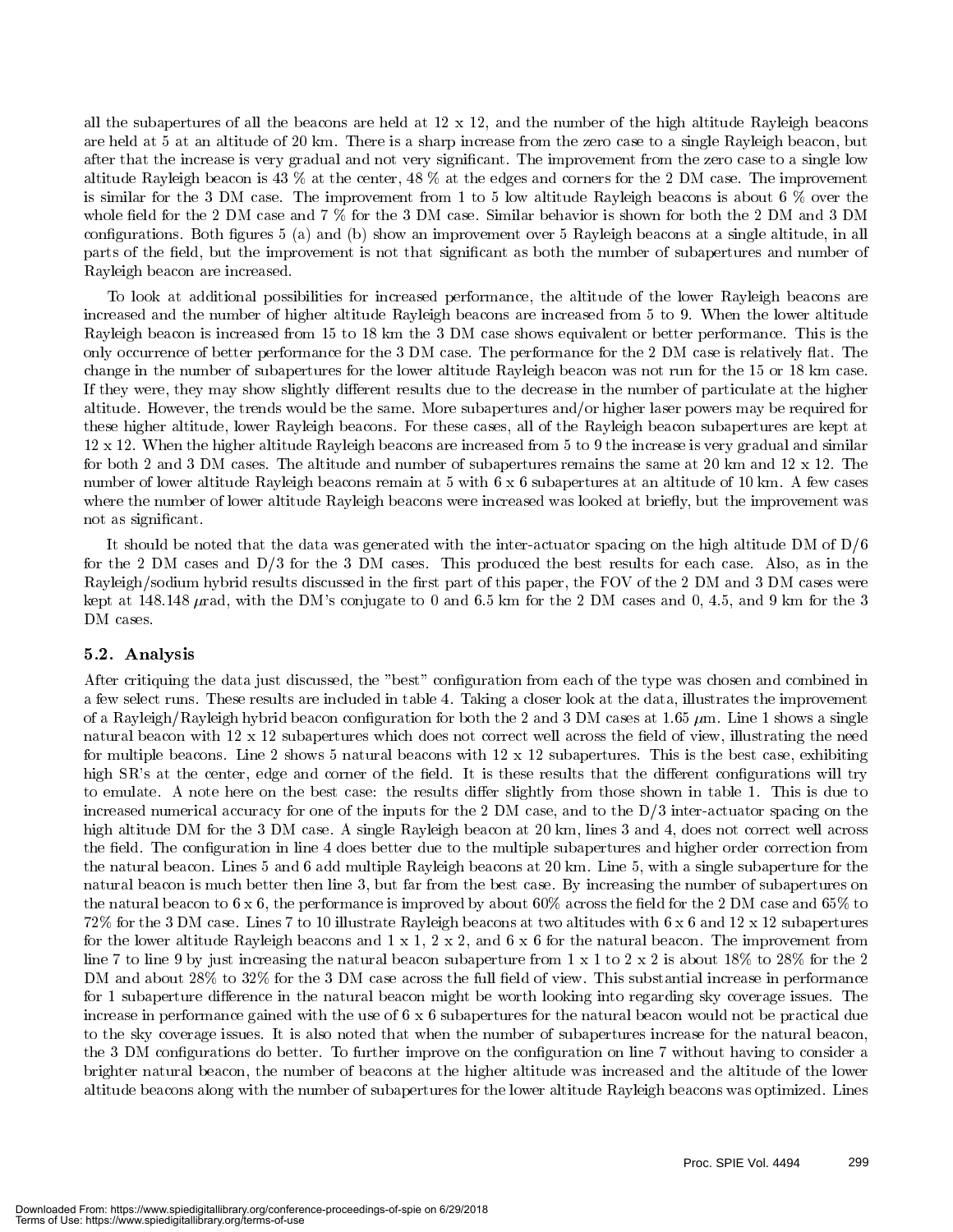11 to 15 show these results. Notice that line 14 for both 2 DM and 3 DM have similar performance, with the 3 DM have slightly better performance at the edge and corners.

Therefore, based on figure 5 and the actual numerical values shown in table 4, it would be reasonable to say that a 2 DM system with 7 beacons at 20 km, 5 beacons with 6 x 6 subapertures or as few as 1 beacon with 12 x 12 subapertures at 15 km, and 1 tip/tilt natural beacon could be used to produce a Rayleigh/Rayleigh hybrid system with performance that exceeds the performance of a single or multiple Rayleigh beacons at a single altitude across the full field. That is without using multiple subapertures for the natural beacon. If the multiple natural beacon subapertures were a possibility or a 3 DM configuration is preferred, then the configuration with 5 beacons at 20 km, 5 beacons at 10 km with 12 x 12 subapertures, and 1 natural beacon with 2 x 2 subapertures (line 9) would be an option.

|              | Natural        | Rayleigh       |       |       |       |       |                |        |       | 2 DM: SR at 1.65 $\mu$ m | 3 DM: SR at 1.65 $\mu$ m |       |        |  |
|--------------|----------------|----------------|-------|-------|-------|-------|----------------|--------|-------|--------------------------|--------------------------|-------|--------|--|
| $N_n$        | $S_n$          | $N_r$          | $A_r$ | $S_r$ | $N_r$ | $A_r$ | $S_r$          | Center | Edge  | Corner                   | Center                   | Edge  | Corner |  |
|              | 12             |                |       |       |       |       |                | 0.653  | 0.09  | 0.042                    | 0.382                    | 0.043 | 0.014  |  |
| $\mathbf{5}$ | 12             |                |       |       |       |       |                | 0.779  | 0.547 | 0.438                    | 0.815                    | 0.636 | 0.544  |  |
|              |                |                | 20    | 12    |       |       |                | 0.018  | 0.015 | 0.013                    | 0.018                    | 0.015 | 0.013  |  |
|              | 12             |                | 20    | 12    |       |       |                | 0.639  | 0.273 | 0.149                    | 0.657                    | 0.242 | 0.108  |  |
|              |                | 5              | 20    | 12    |       |       |                | 0.276  | 0.16  | 0.104                    | 0.241                    | 0.141 | 0.081  |  |
|              | 6              | 5              | 20    | 12    |       |       |                | 0.668  | 0.418 | 0.26                     | 0.702                    | 0.467 | 0.287  |  |
|              |                | 5              | 20    | 12    | 5     | 10    | 12             | 0.516  | 0.33  | 0.214                    | 0.469                    | 0.304 | 0.185  |  |
|              |                | $\overline{5}$ | 20    | 12    | 5.    | 10    | 6              | 0.502  | 0.322 | 0.208                    | 0.454                    | 0.292 | 0.177  |  |
|              | $\overline{2}$ | 5              | 20    | 12    | 5.    | 10    | 12             | 0.632  | 0.417 | 0.263                    | 0.642                    | 0.447 | 0.269  |  |
|              | 6              | 5              | 20    | 12    | 5     | 10    | 12             | 0.696  | 0.442 | 0.274                    | 0.728                    | 0.496 | 0.308  |  |
|              |                | 7              | 20    | 12    |       | 15    | 2              | 0.529  | 0.325 | 0.208                    | 0.492                    | 0.316 | 0.19   |  |
|              |                | 7              | 20    | 12    | 5.    | 15    | $\overline{2}$ | 0.554  | 0.347 | 0.223                    | 0.547                    | 0.355 | 0.216  |  |
|              |                | 7              | 20    | 12    |       | 15    | 6              | 0.536  | 0.331 | 0.212                    | $0.5^{\circ}$            | 0.321 | 0.194  |  |
|              |                | 7              | 20    | 12    | 5     | 15    | 6              | 0.57   | 0.357 | 0.23                     | 0.57                     | 0.376 | 0.234  |  |
|              |                | 7              | 20    | 12    |       | 15    | 12             | 0.54   | 0.334 | 0.214                    | 0.508                    | 0.327 | 0.197  |  |

Table 4. This table represents a summary of the data for 2 and 3 DM's at conjugate altitudes of 0 and 6.5 km and 0, 4.5, and 6.5 km respectively. The FOV is 148.148  $\mu$  rad with a maximum of 12 x 12 subapertures. N<sub>n</sub> and  $N_r$  represent the number of natural and Rayleigh beacons respectively. The column labeled S with the appropriate subscript is the number of subapertures used to collect the light for each type of beacon.  $A_r$  is the altitude of the Rayleigh beacons in km.

#### 6. CONCLUSIONS

This paper covered a wide variety of MCAO/multiple laser beacon configurations for an 8 m class telescope. MCAO configurations included both 2 DM, due to simpler implementation for Rayleigh/sodium and better performance for Rayleigh/Rayleigh, and 3 DM which proved to have better performance for the Rayleigh/sodium hybrid configuration. The number of beacons and altitudes of the beacons were widely studied. The combinations included sodium/natural, Rayleigh/natural, Rayleigh/sodium and Rayleigh/Rayleigh. Varying the number of lower altitude laser beacons was studied, while a higher number always appeared optimum for the higher altitude beacon. Differing the number of subapertures for the lower altitude beacon was studied along with diering the number of subapertures for the natural beacon. The natural beacon is needed for tip/tilt correction. However, increasing the number of subapertures allowed it to also be used for some higher order correction. The Rayleigh/natural and sodium/natural runs were used for comparison as to what types of results could be achieved with these configurations. The best configuration for each hybrid beacon system resulting from this study are summarized in table 5. The Rayleigh/sodium with 3 DM's, 5 sodium beacons with 12 x 12 subapertures, 5 Rayleigh beacons with 4 x 4 subapertures at 20 km, and 1 tip/tilt natural beacon is the best for this configuration. The Rayleigh/Rayleigh with 2 DM's, 7 Rayleigh beacons at 20 km with 12 x 12 subapertures, 5 Rayleigh beacons at 15 km with 6 x 6 subapertures, and 1 tip/tilt natural